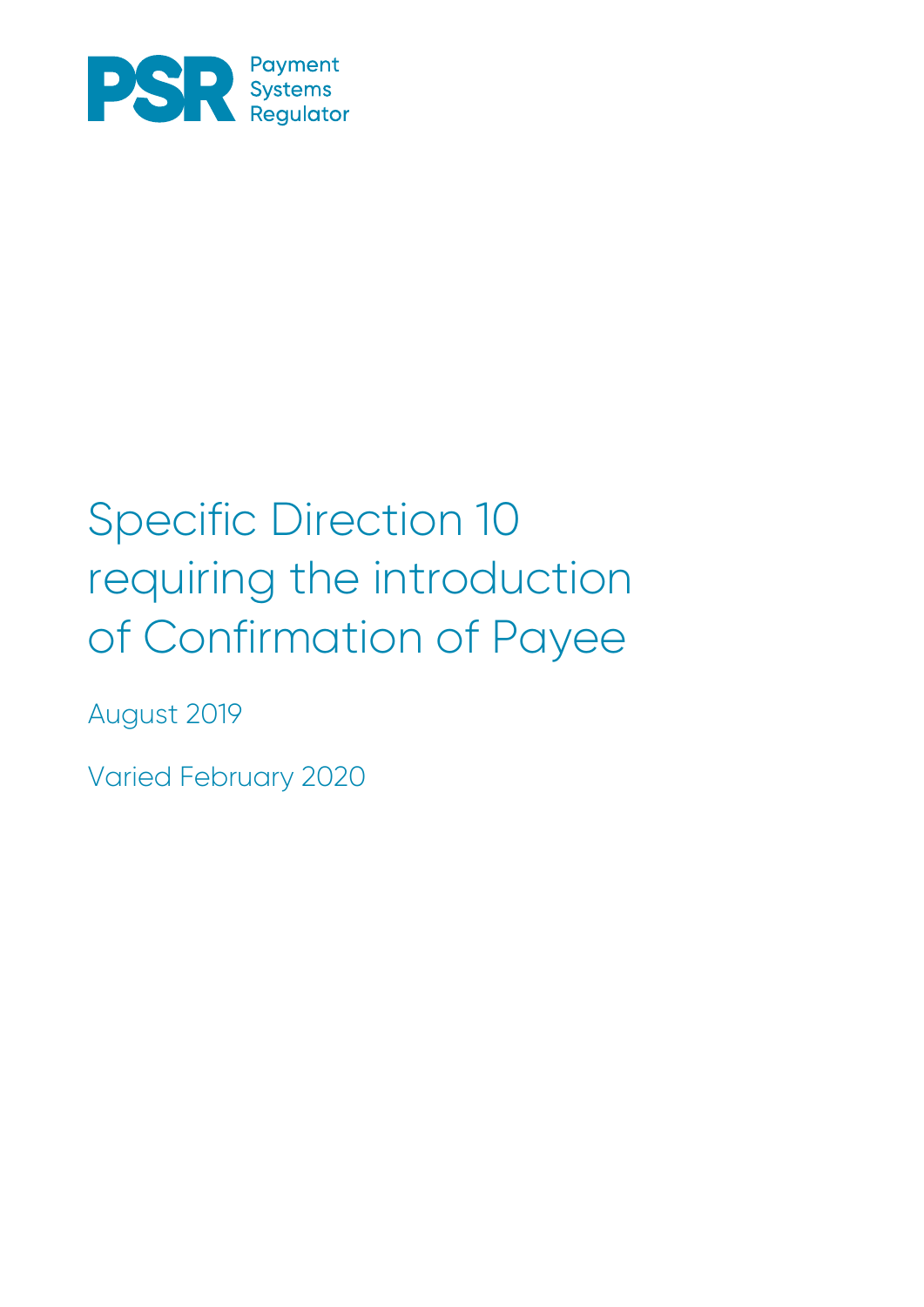# Specific Direction 10: Confirmation of Payee

# **1 Recitals**

#### **Whereas:**

- **1.1** Confirmation of Payee (CoP) is a process that aims to reduce fraud and misdirected payments in electronic bank transfers. It checks the name of the payee against the details given by the payer.
- **1.2** The Payment Systems Regulator (PSR) expects that introducing CoP for transactions made between accounts held in the United Kingdom will significantly reduce the number of authorised push payment (APP) scams. In these scams, a fraudster tricks someone into sending money to an account that the payer believes is legitimate, but is in fact under the control of the fraudster.
- **1.3** Without CoP, banks use unique identifiers (usually sort code and account number) entered by the payer to identify the receiving account – although the intended payee's name may be provided, there is no agreed way of checking the name against the account to which the unique identifiers relate. CoP checks should significantly lower the risk of payments being misdirected by accident or because of fraud.
- **1.4** Therefore, introducing CoP for the Faster Payments Scheme (FPS) and CHAPS will be a valuable tool in preventing fraudulent or accidental misdirection. These are the biggest volume push payment systems in the United Kingdom used for sending money between different payment service providers (PSPs).

PSPs may still decline to process transactions for commercial reasons, or if they:

- suspect fraud or the likelihood of accidental misdirection
- are otherwise prevented by law from processing a payment
- **1.5** Although a range of PSPs have indicated that they will introduce a CoP process for payments involving accounts at different PSPs held in the United Kingdom, progress on implementing CoP has been slow. The benefits associated with CoP depend, to a significant degree, on its widespread introduction. This is because transactions that use FPS and CHAPS take place between accounts held at different PSPs, and CoP will only work if both PSPs involved in a transaction offer the service.
- **1.6** FPS and CHAPS are designated by HM Treasury under section 43 of the Financial Services (Banking Reform) Act 2013 ('the Act') for the purposes of Part 5 of the Act. This means we may give a direction in relation to them under section 54 of the Act.
- **1.7** The PSR has decided to require certain PSPs to introduce processes for sending and responding to CoP requests. They must introduce the processes to specific deadlines.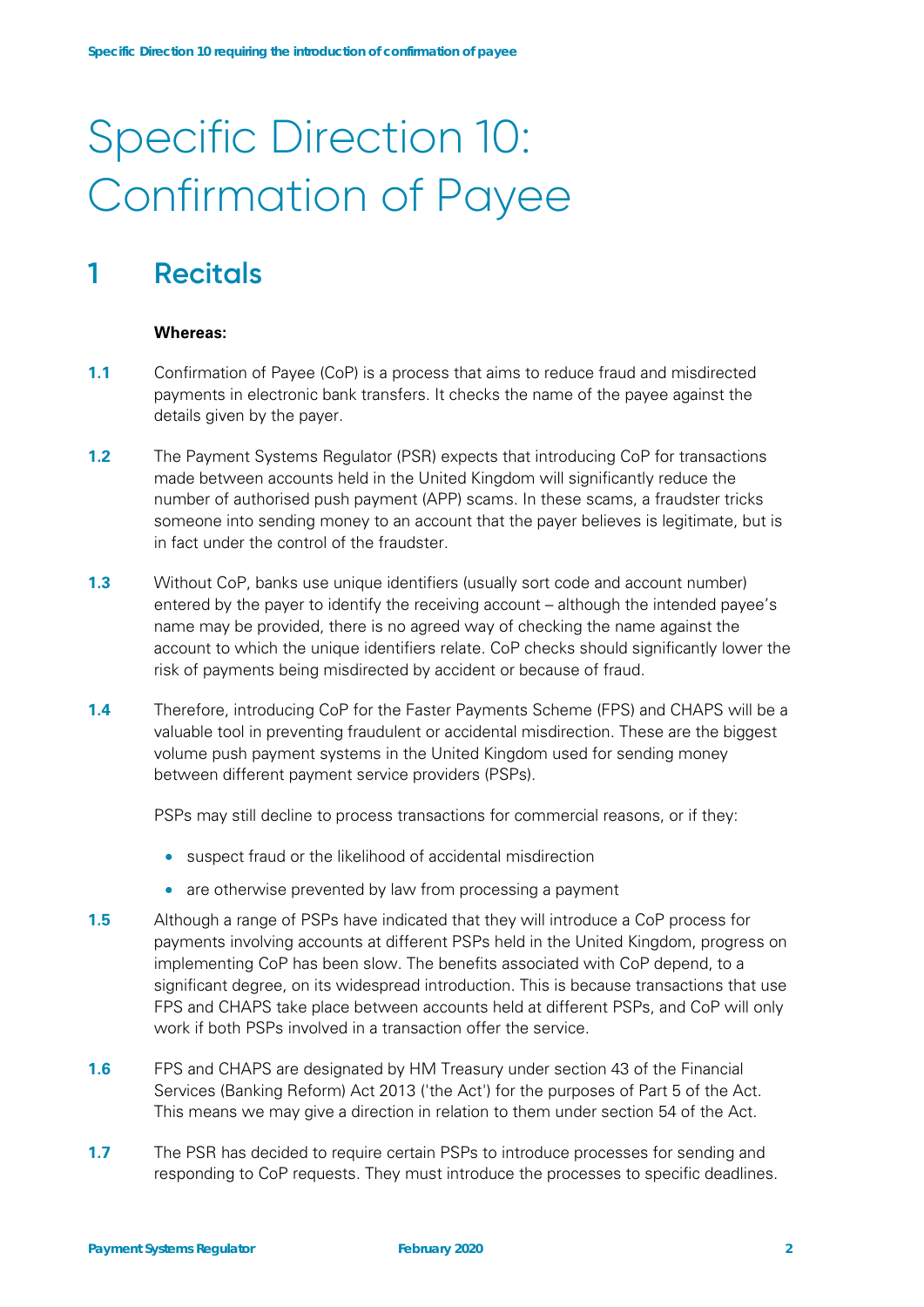Giving this direction will ensure that CoP is introduced in a way that is highly likely to achieve our objective – a significant reduction in losses due to APP scams and accidentally misdirected payments.

- **1.8** In deciding whether to give the direction, who to direct, the deadlines to be imposed and what the CoP process should be, the PSR has taken the following into account:
	- a. The PSPs that we give this direction to were either the sending or receiving PSPs, or both, for approximately 90% of the total volume of transactions over FPS and CHAPS in 2018 (and that it is appropriate, where participants in FPS and/or CHAPS are members of the same banking group, to aggregate the volume of transactions by those PSPs when considering which PSPs should be directed).
	- b. Therefore, directing those PSPs to introduce the CoP process as required by this direction will result in its widespread use for transactions over FPS and CHAPS.
	- c. This will make it highly likely that the PSR's objective will be achieved.
	- d. Based on information provided, the PSR considers that:
		- the directed PSPs will be able to comply with the deadlines in the direction for responding to, and sending, CoP requests
		- those deadlines are the earliest dates that we can require CoP to be introduced
	- e. Pay.UK has developed rules and standards for CoP. PSPs, in particular those that we give this direction to, are aware of these rules and standards.
	- f. Those rules and standards, if implemented, would provide an appropriate CoP process.
	- g. Those rules and standards currently only relate to proposed transactions between accounts identified by sort code and account number.
	- h. Those rules and standards do not currently provide for a CoP process where the sending or receiving account (or both) for a proposed transaction is held abroad. Only that part of an international payment journey that takes place within the United Kingdom will be done over FPS or CHAPS, as they are UK payment systems.
	- i. Those rules and standards do not currently provide for a CoP process where the proposed transaction being made is a bulk payment, where a PSP uses an account receiving money to aggregate sums of money before sending them to the relevant accounts of individuals (these are often known as Head Office Collection Accounts), where the receiving account is a suspense account, or where the proposed transaction is an unattended payment (that is, the PSP is providing technical access to FPS or CHAPS to the person sending the funds and therefore the usual actions taken by the sending PSP on a CHAPS or FPS transaction are not carried out by it).
	- j. The direction should only cover proposed transactions involving accounts that the Pay.UK rules and standards currently relate to.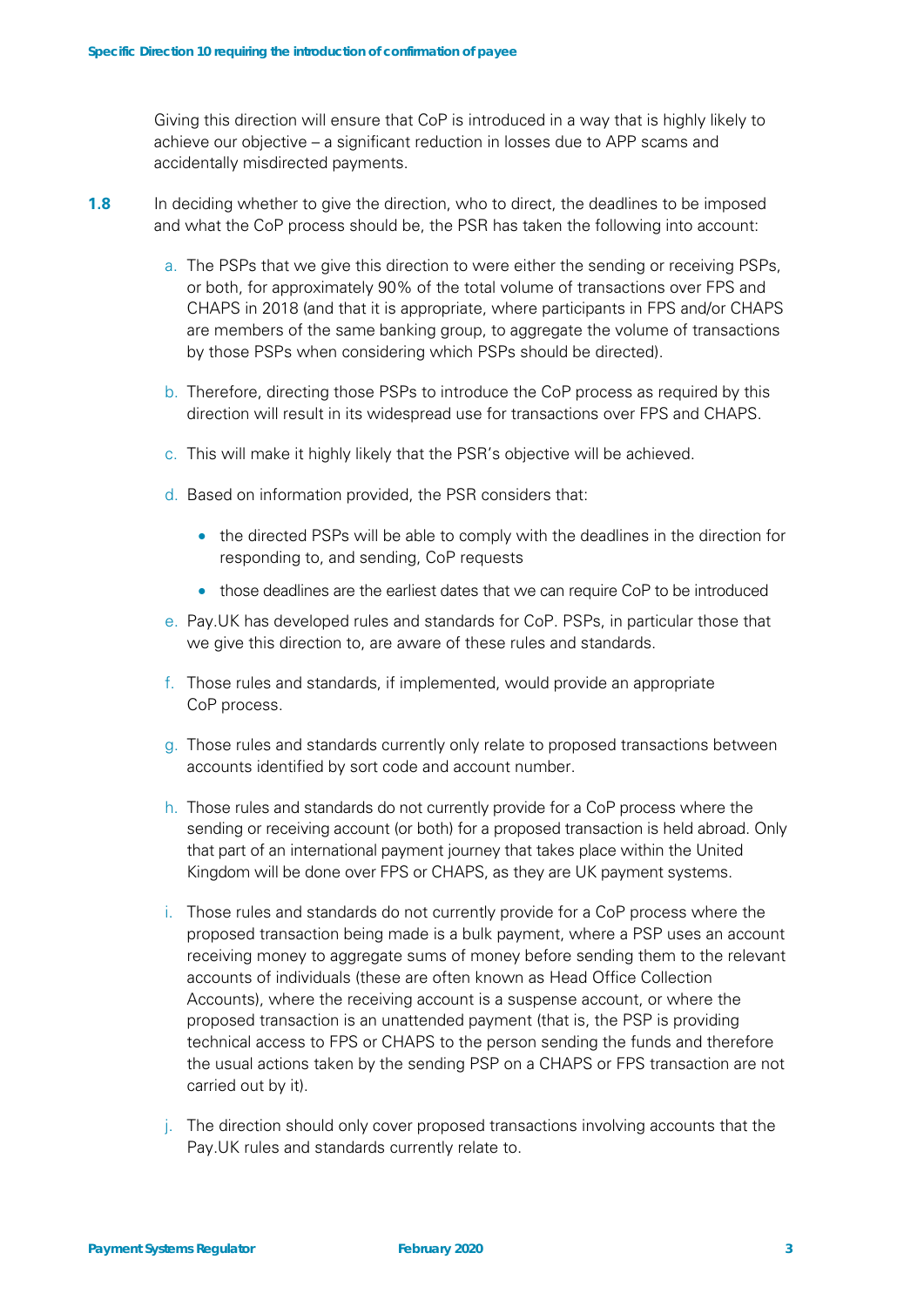- k. It is not necessary or desirable to require a CoP process where the funds are being transferred between financial institutions for their own purposes or in connection with other wholesale activity for financial institutions, to require a directed PSP to carry out a CoP process where the proposed transaction is being carried out by an indirect PSP for one of that PSP's customers, or to require a CoP process where the instructions are provided by post (or by email, fax, or hand-delivered to the branch but processed when the customer is not present).
- l. With the introduction of CoP, a payer will face an additional process, and therefore friction in carrying out the transaction – particularly if the response to the CoP request is that there is no match, or a close match that requires further consideration.
- m. The direction should only require a CoP check to be carried out the first time the PSP's customer provides the details necessary to pay a new payee (or amends the unique identifiers in relation to an existing payee), whether or not funds are sent immediately following the provision of the details.
- n. It is appropriate to require directed PSPs to report on their progress in meeting the requirements of this direction, so that the PSR can ensure they have the necessary processes in place.
- o. There may be exceptional circumstances where it would not be appropriate to require a directed PSP to comply, in relation to an account or accounts, with obligations imposed by the direction.
- **1.9** The PSR has decided to vary this direction in light of developments since the direction originally came into force and the PSR's experience in monitoring it.

## **2 Powers exercised and purpose**

- **2.1** The PSR makes this direction in accordance with section 54 (Regulatory and competition functions – directions) of the Act. In accordance with section 54(3)(c), this direction applies to persons of a specified description.
- **2.2** The purpose of this direction is to ensure CoP processes are introduced in a way that significantly reduces losses from APP scams and accidentally misdirected payments over FPS and CHAPS.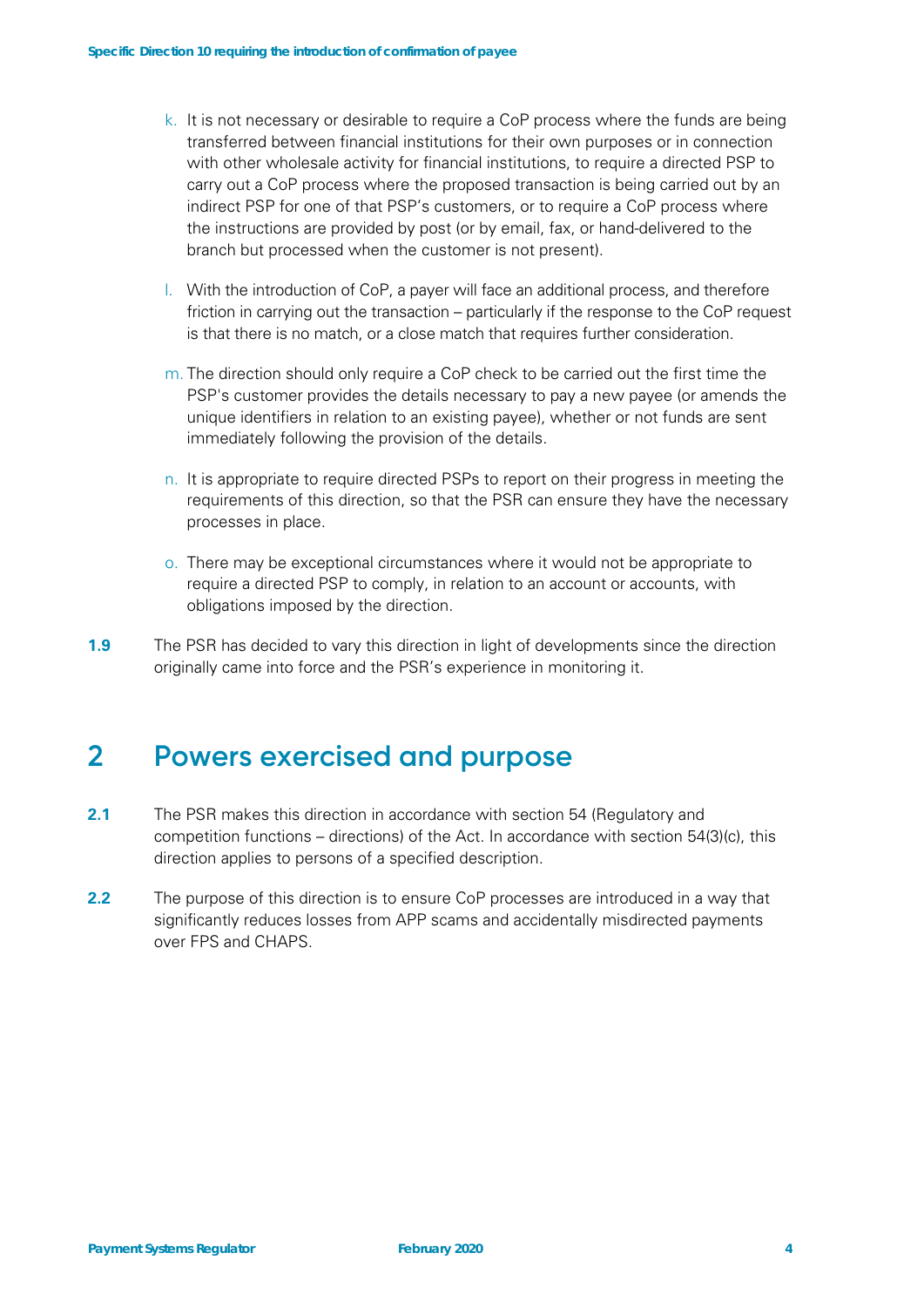# **3 Direction**

**NOW the PSR gives the following specific direction to: Bank of Scotland plc, Barclays Bank UK plc, Barclays Bank plc, HSBC Bank plc, HSBC UK Bank plc, Lloyds Bank plc, National Westminster Bank plc, Nationwide Building Society, Royal Bank of Scotland plc, Santander UK plc and Ulster Bank Limited[.1](#page-4-0)**

# **4 Requirement to introduce Confirmation of Payee**

- **4.1** After 31 December 2019, a directed PSP must respond to every CoP request made to it that complies with the CoP rules and standards.
- **4.2** The response must comply with the CoP rules and standards.
- **4.3** Paragraph 4.5 applies where, after 31 March 2020, a customer holding an account with a directed PSP provides to the PSP, by an appropriate method, the necessary information about a new payee.
- **4.4** Paragraph 4.5 also applies where, after 31 March 2020, a customer provides to a directed PSP, by an appropriate method, an amendment to the unique identifiers of an established payee.
- **4.5** The directed PSP must send a CoP request in respect of the account to which the unique identifiers given by the customer as those of the payee relate.
- **4.6** The request sent by the directed PSP under paragraph 4.5 must comply with the CoP rules and standards. The directed PSP must deal with the response to that request (or the absence of a response) in accordance with those rules and standards.

## Application and exceptions

- **4.7** The requirements of paragraph 4.5 only apply where:
	- a. both the account from which the funds are to be sent ('the sending account') and the payee's account – as identified by the unique identifiers given by the customer – ('the receiving account') are UK accounts, and
	- b. the unique identifiers used to identify both the sending and receiving accounts take the form of a sort code and account number

<span id="page-4-0"></span><sup>1</sup> Bank of Scotland plc and Lloyds Bank plc are part of the Lloyds Group; Barclays Bank UK plc and Barclays Bank plc are part of the Barclays Group; HSBC Bank plc and HSBC UK Bank plc are part of the HSBC Group; National Westminster Bank plc, Royal Bank of Scotland plc and Ulster Bank Limited are part of the Royal Bank of Scotland Group; Santander UK plc is part of the Santander Group.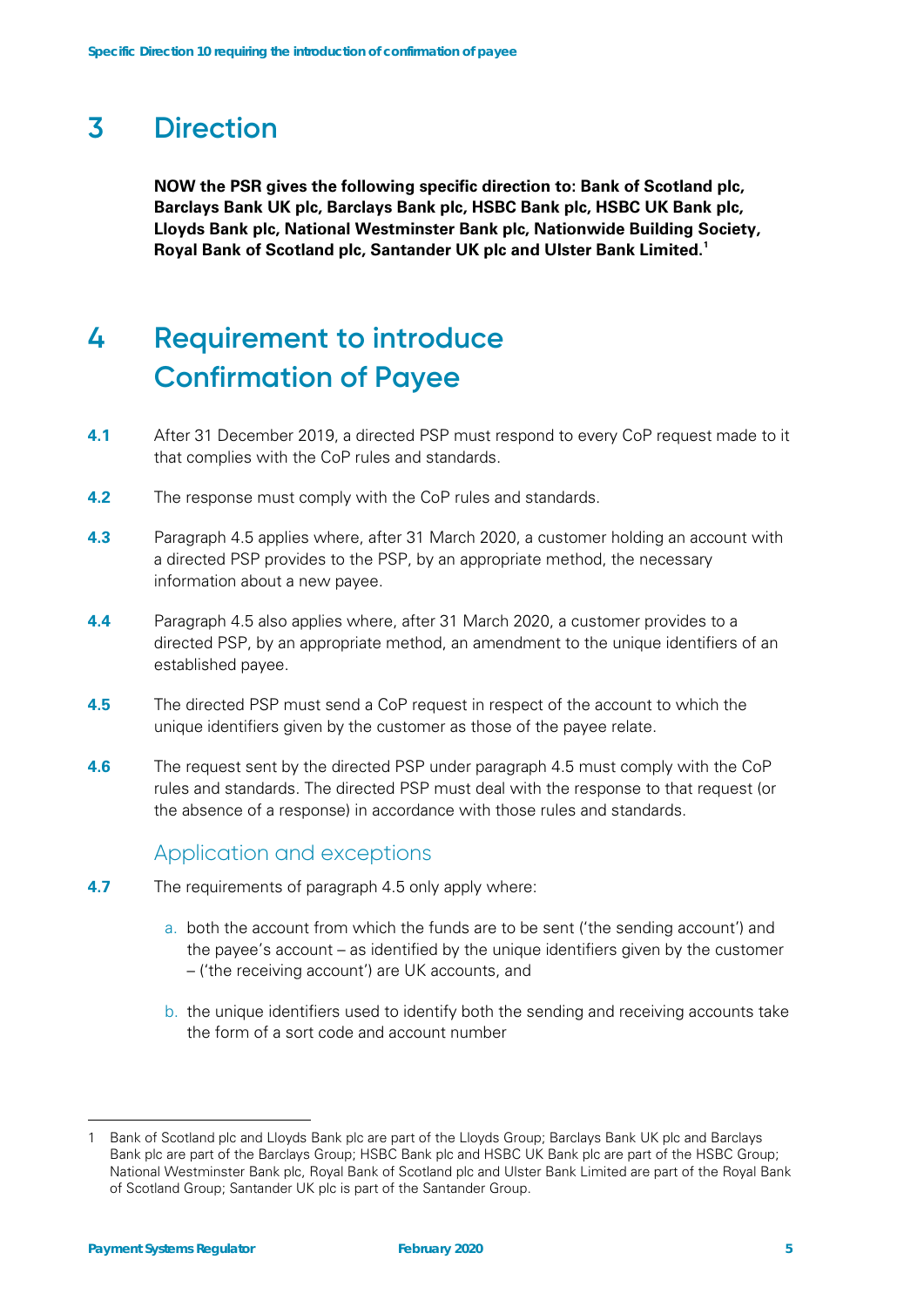- **4.8** The requirements of paragraph 4.5 do not apply where:
	- a. the necessary information (or amended unique identifiers) is provided in anticipation of the customer making a transaction that is a bulk payment
	- b. the receiving account is a Head Office Collection Account
	- c. the receiving account is a suspense account
	- d. the necessary information (or amended unique identifiers) is supplied in anticipation of funds being sent by way of an unattended payment routing
	- e. a PSP is proposing to send funds on its own behalf
	- f. the necessary information (or amended unique identifiers) is provided in anticipation of a transaction between the sending and receiving accounts being by way of a CHAPS 'MT202 general financial institution transfer' (within the meaning of the CHAPS technical requirements published by the Bank of England[2](#page-5-0)) or a transfer of funds from or to an account of a financial market infrastructure (within the meaning of the 'Principles for financial market infrastructures' published by the Bank for International Settlement and the International Organization of Securities Commissions[3](#page-5-1)) (central counterparties etc)
	- g. the customer is an indirect PSP (within the meaning of the Code of Conduct for Indirect Access Providers published by Pay.UK[4\)](#page-5-2) providing the details of the payee in order to facilitate the transfer of funds by a customer of that PSP, or
	- h. the necessary information (or amended unique identifiers) is received by the customer's PSP by post, email or fax, or is contained in instructions that are handdelivered to a branch (or other office) of the PSP but which are not processed with the customer present

## Exclusion of certain accounts

- **4.9** The following exclusions apply:
	- a. Royal Bank of Scotland plc does not have to comply with the obligations under this direction in relation to accounts held at its Adam & Company brand.
	- b. HSBC UK Bank plc does not have to comply with the obligations under this direction in relation to accounts held with it that form part of HSBC Group's HSBC Private Bank brand.

<span id="page-5-0"></span><sup>2</sup> See: [bankofengland.co.uk/-/media/boe/files/payments/chaps/chaps-technical-requirements](http://bankofengland.co.uk/-/media/boe/files/payments/chaps/chaps-technical-requirements)

<span id="page-5-1"></span><sup>3</sup> See: [bis.org/cpmi/publ/d101a.pdf](http://bis.org/cpmi/publ/d101a.pdf)

<span id="page-5-2"></span><sup>4</sup> See: [wearepay.uk/wp-content/uploads/2018/12/Code-of-Conduct-for-Indirect-Access-Providers-Pay.UK-Final\\_](https://www.wearepay.uk/wp-content/uploads/2018/12/Code-of-Conduct-for-Indirect-Access-Providers-Pay.UK-Final_November2018.pdf) [November2018.pdf](https://www.wearepay.uk/wp-content/uploads/2018/12/Code-of-Conduct-for-Indirect-Access-Providers-Pay.UK-Final_November2018.pdf)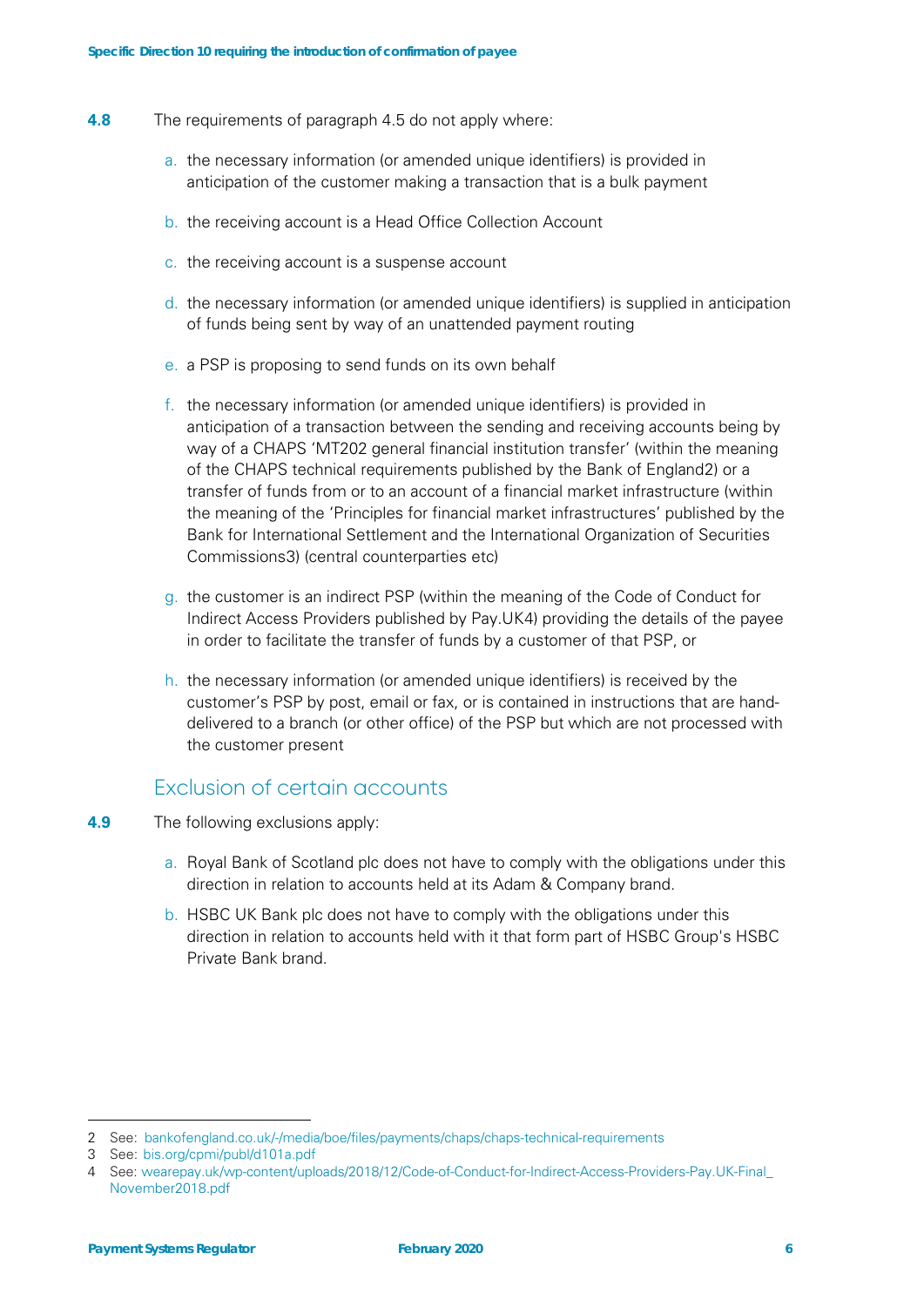## Alternative deadline for sending CoP requests for certain corporate customers

- **4.10** Bank of Scotland plc and Lloyds Bank plc in respect of a customer holding an account described in paragraph 4.11 may comply with the duty to send a CoP request for that customer from the migration date instead of from 31 March 2020.
- **4.11** An account held by a corporate customer in respect of which the information technology platform on which it is held, on the date this direction comes into force, is no longer subject to infrastructure investment and is one of those notified to the PSR in writing by Lloyds Group on [5](#page-6-0) June 2019<sup>5</sup> ('corporate legacy accounts').

## **Exemptions**

- **4.12** A directed PSP may apply to the PSR for an exemption from the duty to comply with one or more obligations set out in this specific direction in respect of any of its UK accounts.
- **4.13** The PSR may approve an exemption if satisfied that:
	- a. exceptional circumstances reasonably prevent the directed PSP from complying with the obligation or obligations, and/or
	- b. it is not reasonable or proportionate to require that PSP to comply with the obligation or obligations in accordance with the applicable deadline or deadlines in the direction
- **4.14** In considering an application, the PSR will have regard to all the circumstances, including the impact of approving the application on the achievement of the objective of this direction, namely a significant reduction in losses due to APP scams and accidentally misdirected payments.
- **4.15** The application by the directed PSP must be in writing and set out:
	- a. the obligation or obligations to which the application relates
	- b. the circumstances that, in the PSP's opinion, justify the exemption
	- c. the number and type of accounts to which the application relates
	- d. the steps (if any) the PSP has taken to comply with its obligations under the direction
	- e. if the PSP is proposing that it comply with an amended form of its obligations under this direction, the nature of the amendments sought
	- f. whether, in the PSP's opinion, the application contains information that is confidential (and identify that information)

<span id="page-6-0"></span><sup>5</sup> See accompanying published responses to our May 2019 consultation.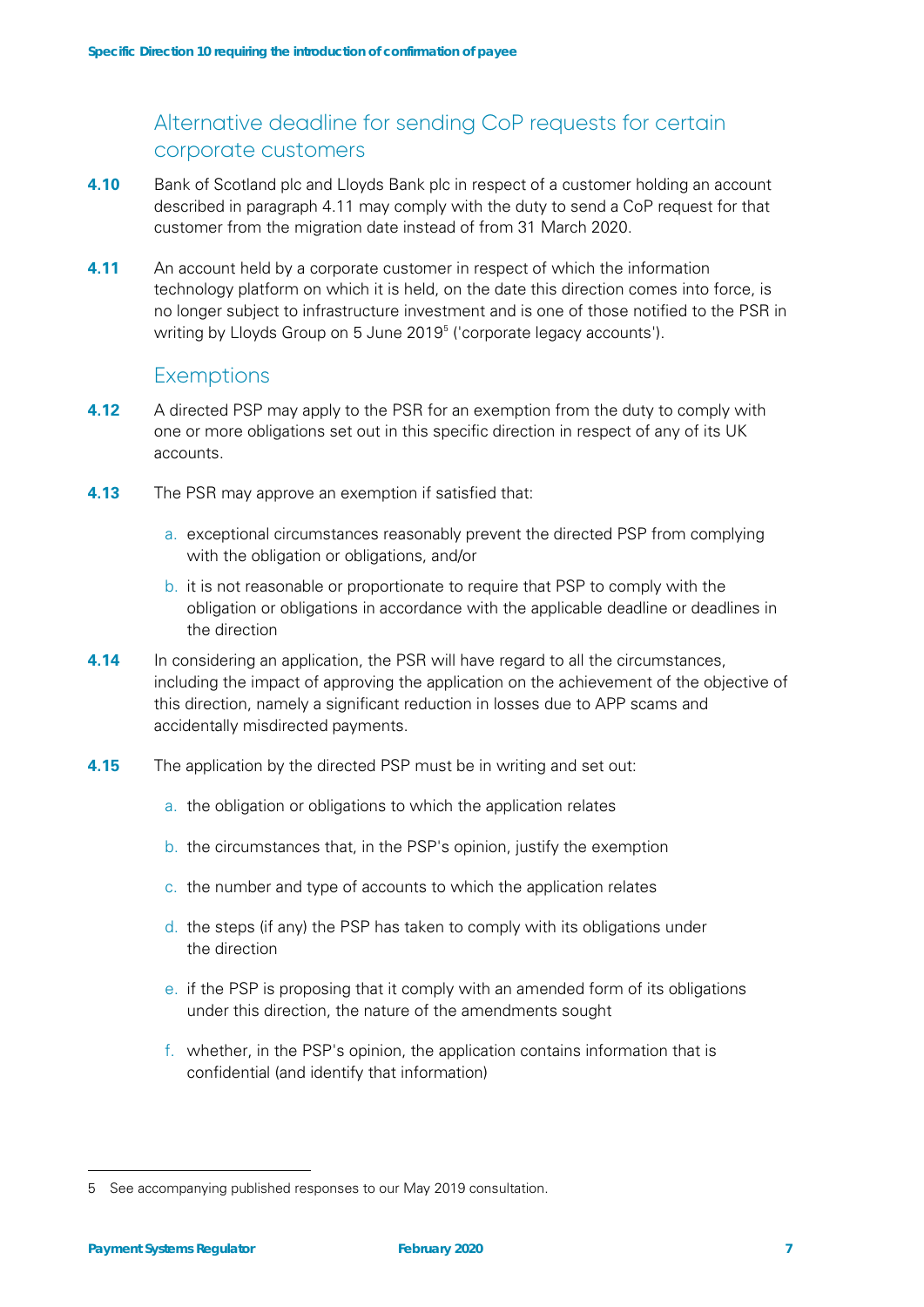- **4.16** The PSR may ask the PSP to provide further information for the purposes of determining the application (and the PSP, when responding, must identify any information provided that, in its opinion, is confidential).
- **4.17** The PSR may reject an application or approve it in whole, or in part, and may make approval subject to compliance with conditions (including a new deadline for compliance). In the case of an exemption approved under paragraph 4.13.b (whether or not also approved under paragraph 4.13.a), a new deadline will be imposed as a condition.
- **4.18** The PSR may publish the application (and any further information provided about the application) and its decision (except confidential information).
- **4.19** The effect of the PSR approving it is that the PSP need not comply with an obligation or obligations imposed under this direction to the extent it (or they) is (or are) disapplied by the approval, but the PSP must comply with any conditions imposed.

### **Monitoring**

- **4.20** A directed PSP must send the PSR a written report on how it proposes to introduce CoP to the deadlines required by this direction.
- **4.21** That report must contain at least the following information:
	- a. the PSP's timetable for implementation of CoP in accordance with the requirements of this direction
	- b. the key milestones in each month that the PSP intends to meet to implement CoP
	- c. the key risks to the PSP meeting the deadlines set out in paragraphs 4.1 to 4.5, and the mitigations it has put in place
	- d. if the directed PSP expects to make an application under paragraph 4.12, such information as is available at the time the report is submitted about that application (including the expected timescale for any application)
- **4.22** A directed PSP must submit its first report on or before 29 September 2019. It must then submit a report every two months until the PSR informs it in writing that it does not need to submit any more.
- **4.23** Where this direction has been given to more than one PSP in the same banking group, those PSPs may submit a joint report.
- **4.24** The PSR may, in writing, in respect of any directed PSP, provide that:
	- a. it must submit its first report on or before a different date
	- b. it must submit reports more or less frequently than every two months
	- c. it must submit a report on or before a particular date that we did not previously require
	- d. it does not need to submit a report where otherwise one would be required
- **4.25** The PSR may, in writing, require a directed PSP to provide it with information about how the PSP is complying, or proposes to comply, with this direction. The PSP must provide the information by the date given by the PSR.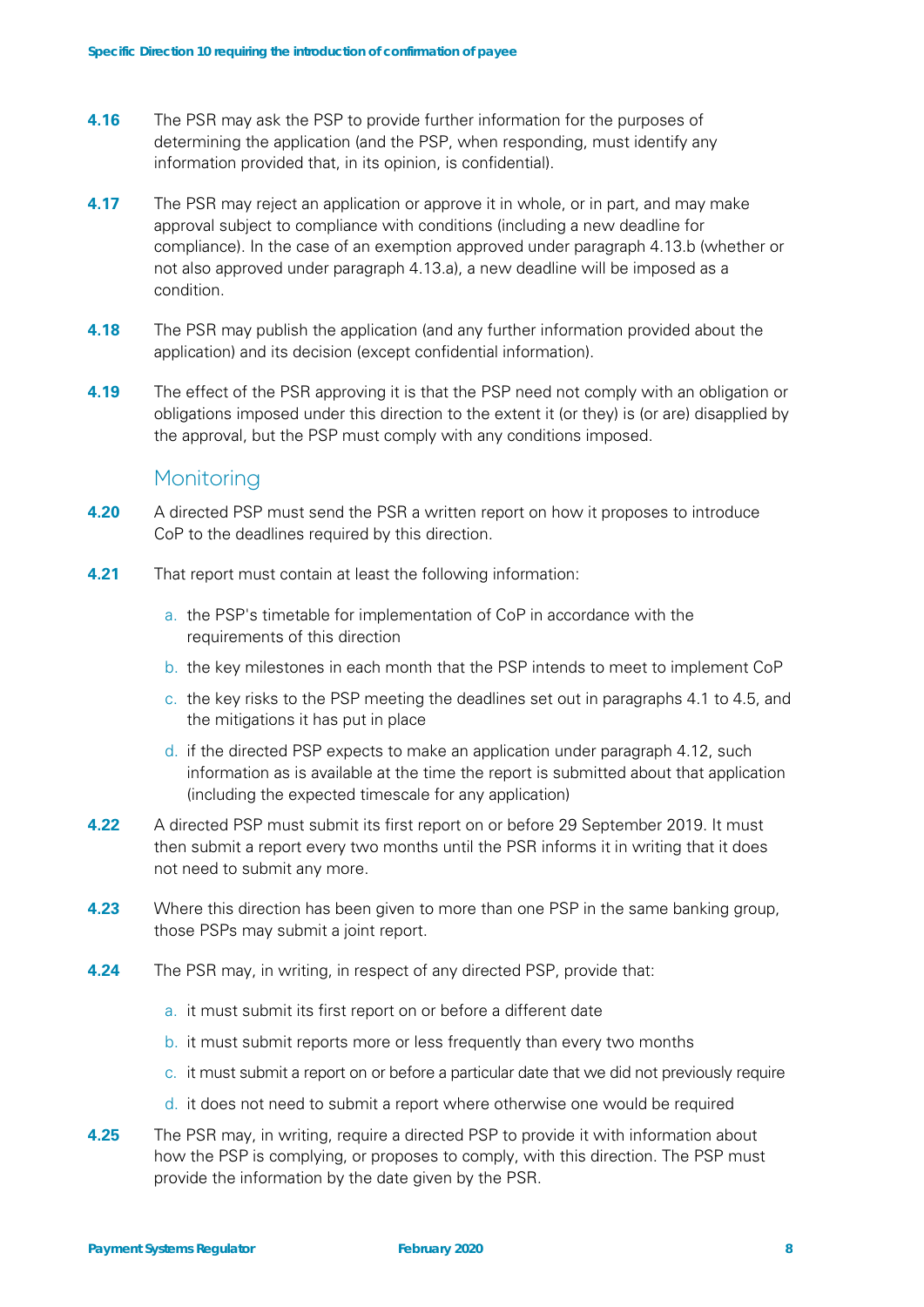## Definitions and interpretation

- **4.26** A 'directed PSP' means each of the PSPs to which this direction is given.
- **4.27** A 'CoP request' means a request sent by a PSP to check the name of the intended payee (that is, the person to whom or which the payer anticipates sending funds) against the name of the person who holds the account to which the unique identifiers given by the payer when providing the necessary information (or amending the unique identifiers in that information) refer.
- **4.28** The 'CoP rules and standards' means the rules and standards for CoP provided for in the rule book developed by Pay. UK $<sup>6</sup>$  $<sup>6</sup>$  $<sup>6</sup>$ , as they stand at the time the request is received</sup> (in respect of the requirements in paragraph 4.1) or at the time the PSP receives the necessary information (or amended unique identifiers) from the customer (in respect of the requirements in paragraph 4.5).
- **4.29** 'Appropriate method' means a method that is used by the directed PSP for a customer to provide instructions to it that may be used by the PSP for executing a payment from the customer's account to the payee (whether or not a payment is intended to immediately follow the instructions) where that payment may be made using FPS or CHAPS.
- **4.30** 'Necessary information' means the information required by the directed PSP in order to execute a payment from the customer's account to a payee and includes the name of the intended payee and the unique identifiers for the receiving account.
- **4.31** A reference to a customer providing information or an amendment to a directed PSP includes the provision of that information or amendment by someone on behalf of the customer where permitted under the appropriate method.
- **4.32** 'New payee' means a payee in respect of whom or which the directed PSP does not hold the necessary information.
- **4.33** 'Established payee' means a payee in respect of whom or which the customer had previously provided the necessary information and that information is held at the time of the amendment by the directed PSP.
- **4.34** 'Unique identifier' has the same meaning as in the Payment Services Regulations 2017 (see regulation 2).
- **4.35** An account is a 'UK account' if it is provided by a PSP in the course of that PSP's business within the United Kingdom.
- **4.36** A transaction consists of a bulk payment when the payer is proposing to use it to make payments to more than one account.
- **4.37** An account is a 'Head Office Collection Account' if a PSP uses it to collect funds in aggregation before transferring them to the appropriate individual accounts of its customers.

<span id="page-8-0"></span><sup>6</sup> Pay.UK is a company limited by guarantee, incorporated in England. Company Number 10872449. For more on its work on Confirmation of Payee, see: [wearepay.uk/confirmation-of-payee](http://wearepay.uk/confirmation-of-payee)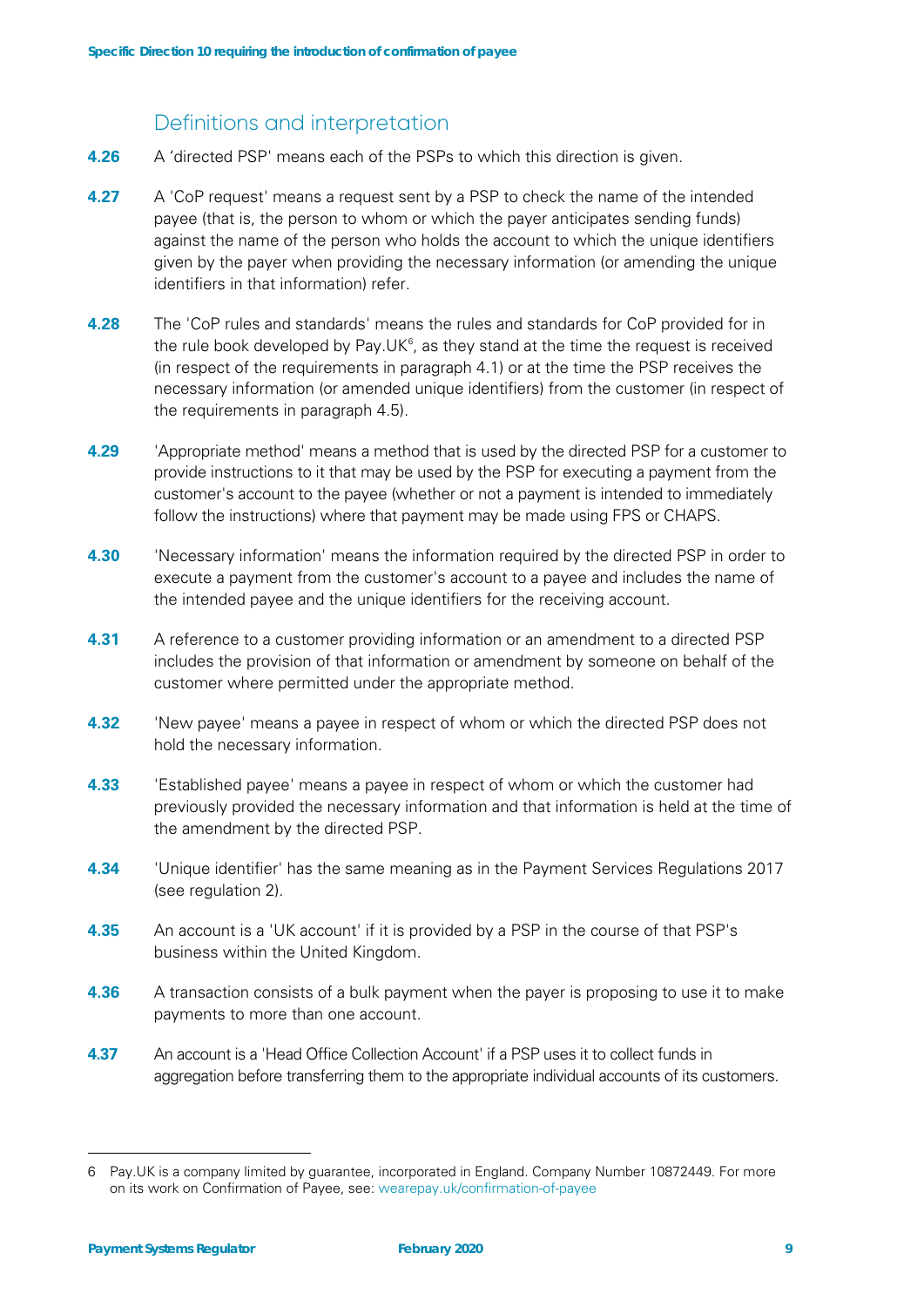- **4.38** An account is a 'suspense account' if it is an account used by a PSP to store funds temporarily for accounting purposes or where there is uncertainty as to where the funds should be sent.
- **4.39** An 'unattended payment routing' is where a PSP provides technical access to the FPS or CHAPS system for a customer to send payments through that system and consequently the PSP does not carry out the actions ordinarily required of a PSP that provides the sending account when executing an FPS or CHAPS payment.
- **4.40** 'Migration date' means the date the customer's account is migrated from the information technology platform that is no longer subject to infrastructure investment to another platform.

## **5 Application of Specific Direction 10**

This direction applies to the directed PSPs.

## **6 Commencement and duration**

- **6.1** This direction came into force on 2 August 2019 and comes into force as varied on 18 February 2020.
- **6.2** This direction continues in force until such time as it is varied or revoked by the PSR.

# **7 Citation**

This direction may be cited as Specific Direction 10 (Confirmation of Payee) (Varied February 2020).

## **8 Interpretation**

- **8.1** The headings and titles used in this specific direction are for convenience and have no legal effect.
- **8.2** The Interpretation Act 1978 applies to this specific direction as if it were an Act of Parliament.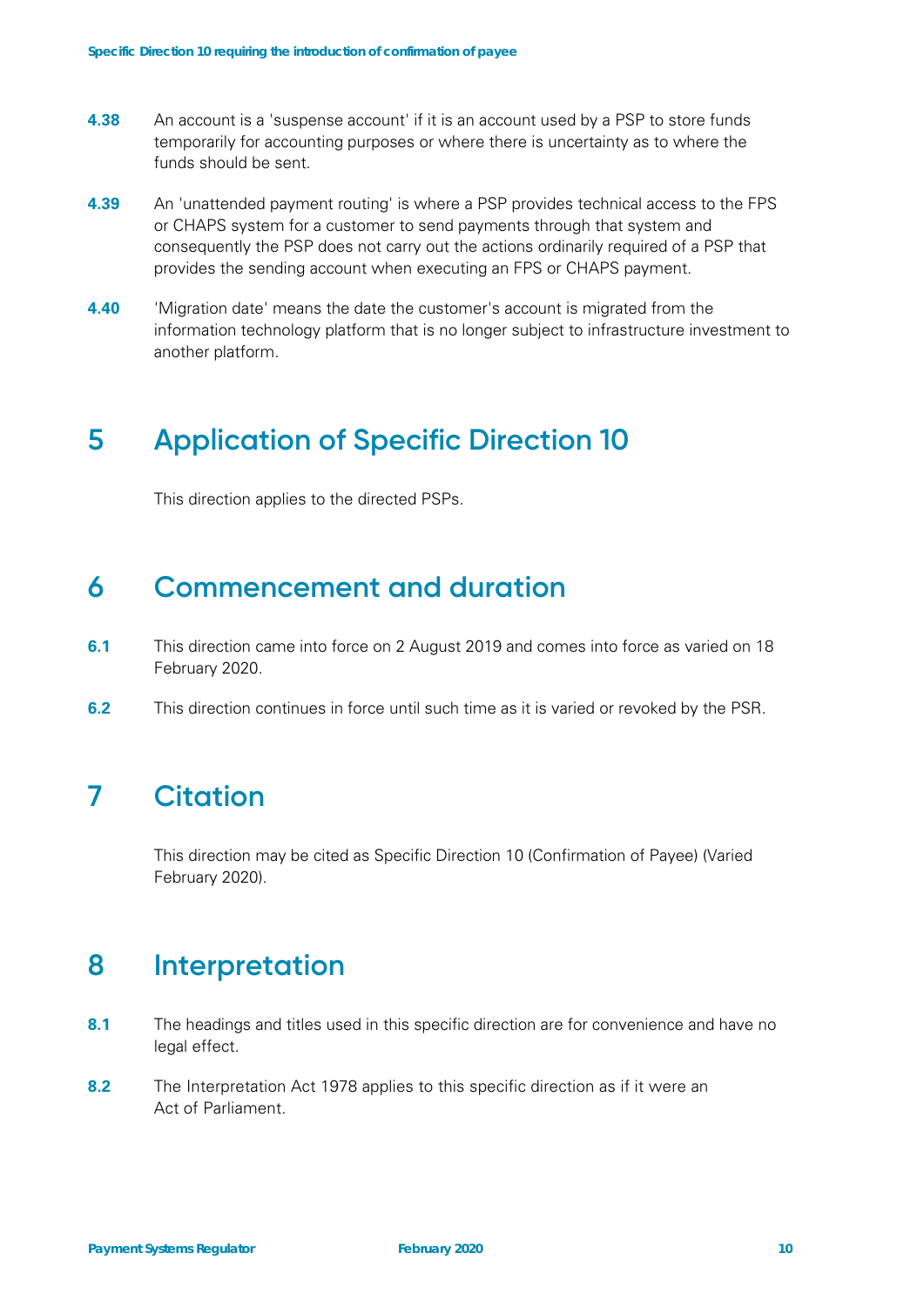**8.3** References to any statute or statutory provisions must be construed as references to that statute or statutory provision as amended, re-enacted or modified, whether by statute or otherwise.

#### **Originally made on 1 August 2019 Louise Buckley**

Interim Co-Managing Director, The Payment Systems Regulator Limited

**Made with variation on 13 February 2020 Chris Hemsley**

Managing Director,

The Payment Systems Regulator Limited